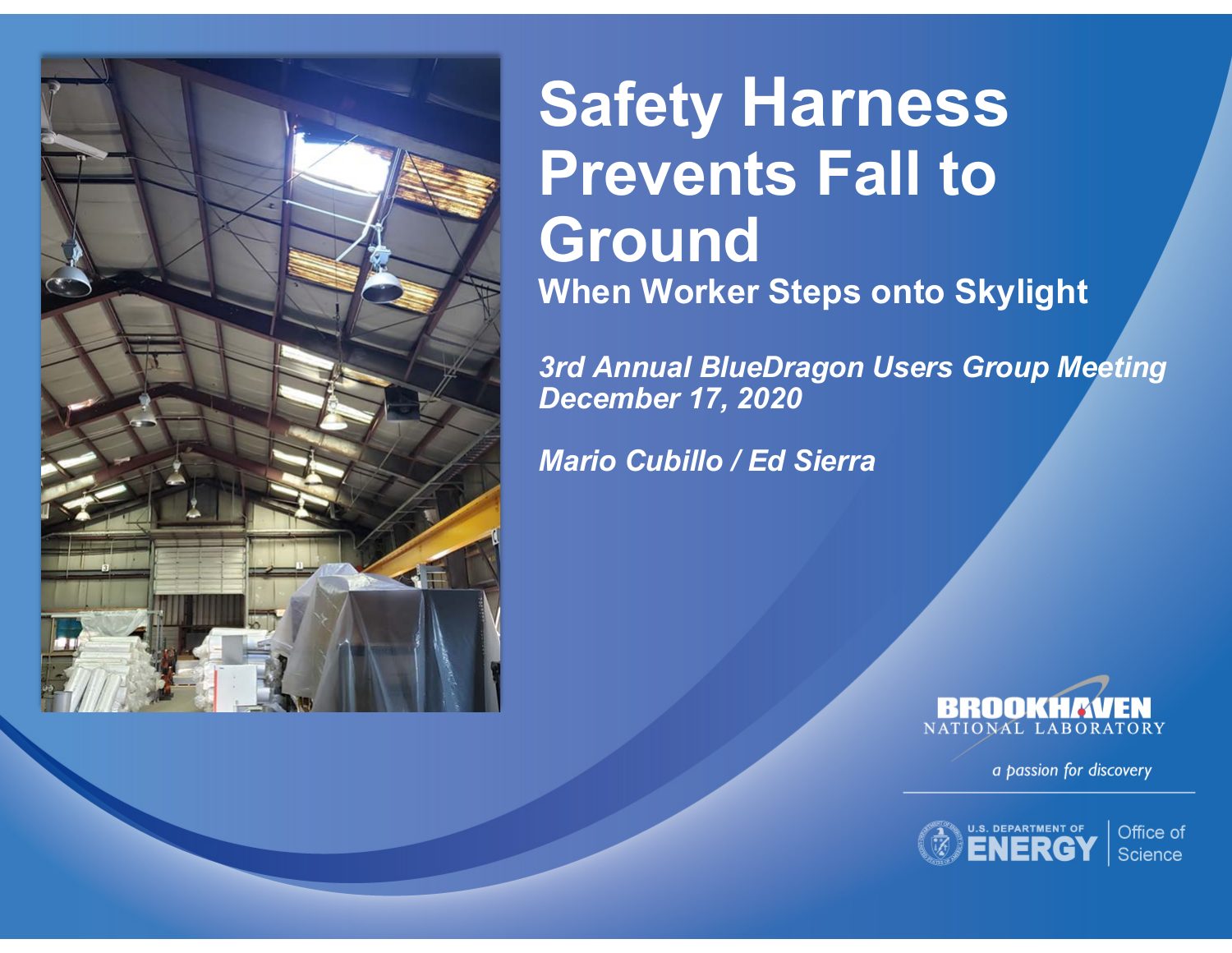#### **Overview and Timeline**

- **July 27, 2020:** As part of bldg. upgrades, a sub-contractor is installing steel roof trusses through openings cut in the existing roof
	- During the lift, an ironworker acting as spotter for the crane (standing on the roof) walks to grab a tag line and falls through a skylight
	- The worker is using a personal fall arrest system (PFAS) and there is no injury. The worker is able to self-rescue.







**Brookhaven Science Associates**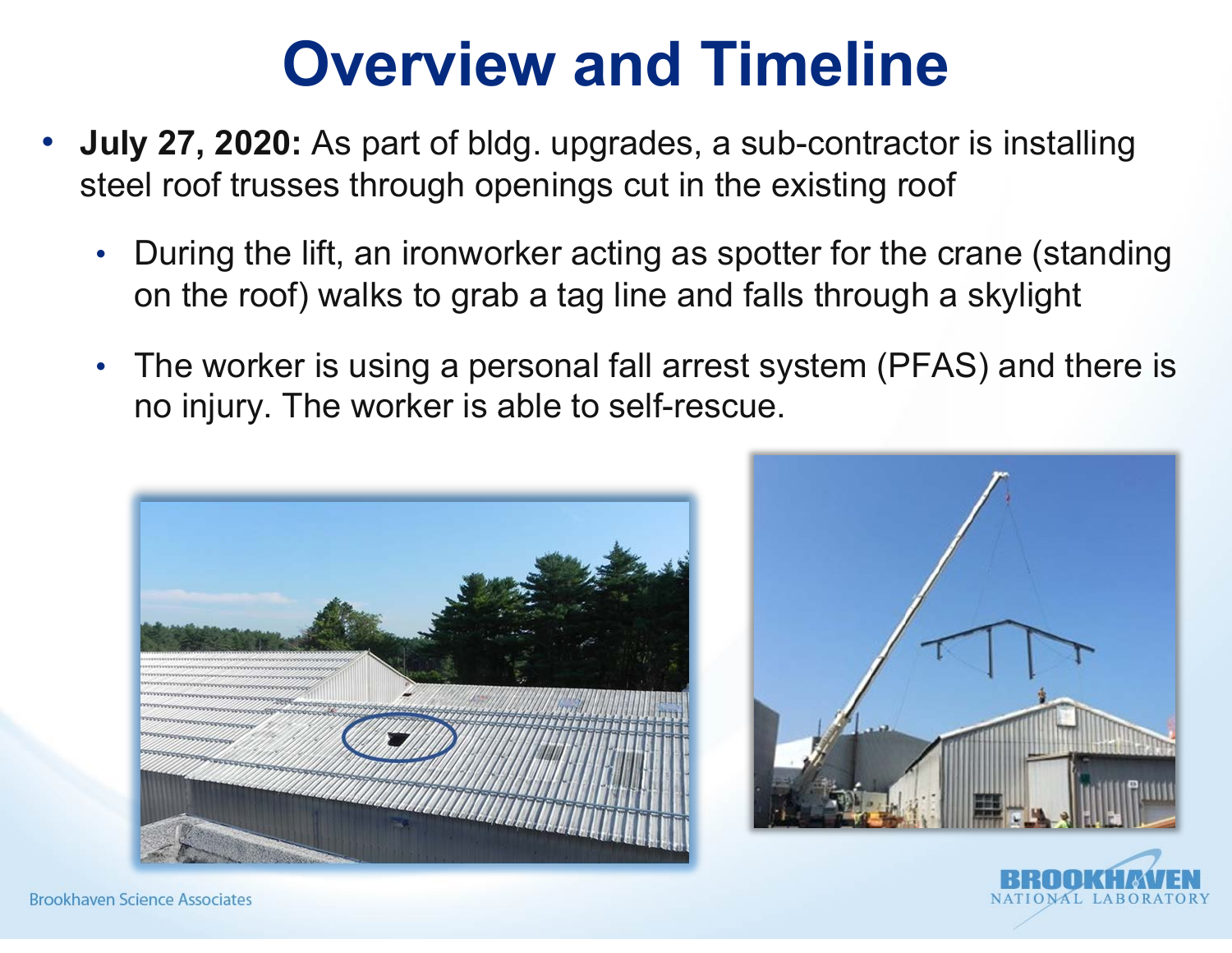#### **Overview and Timeline**

- **July 27:** After initial response, the scene was made safe and preserved
	- Categorization High Level ORPS Report
	- Stop Work letter issued to contractor on the same day
- **July 28:** Investigation team charged with conducting a comprehensive review of the event and delivery of a report by **August 4**
	- Fact finding is initiated: Visit scene, initial interviews & doc. review
- **July 29:** Causal analysis starts deadline must be met
	- Blue Dragon method selected for its **flexibility and efficiency**
- **July 29, 30, 31:** A total of five causal analysis sessions were held
- **August 3:** Draft report is submitted for review and approval
- **August 5:** Final report is issued. A follow up document was prepared with recommendation for a C.A.P. and with a set of specific **conditions** for the **safe restart of work**
- **August 7:** Corrective action plan development commenced
- **September 15:** Work restarts. Project is completed as planned without further incident.

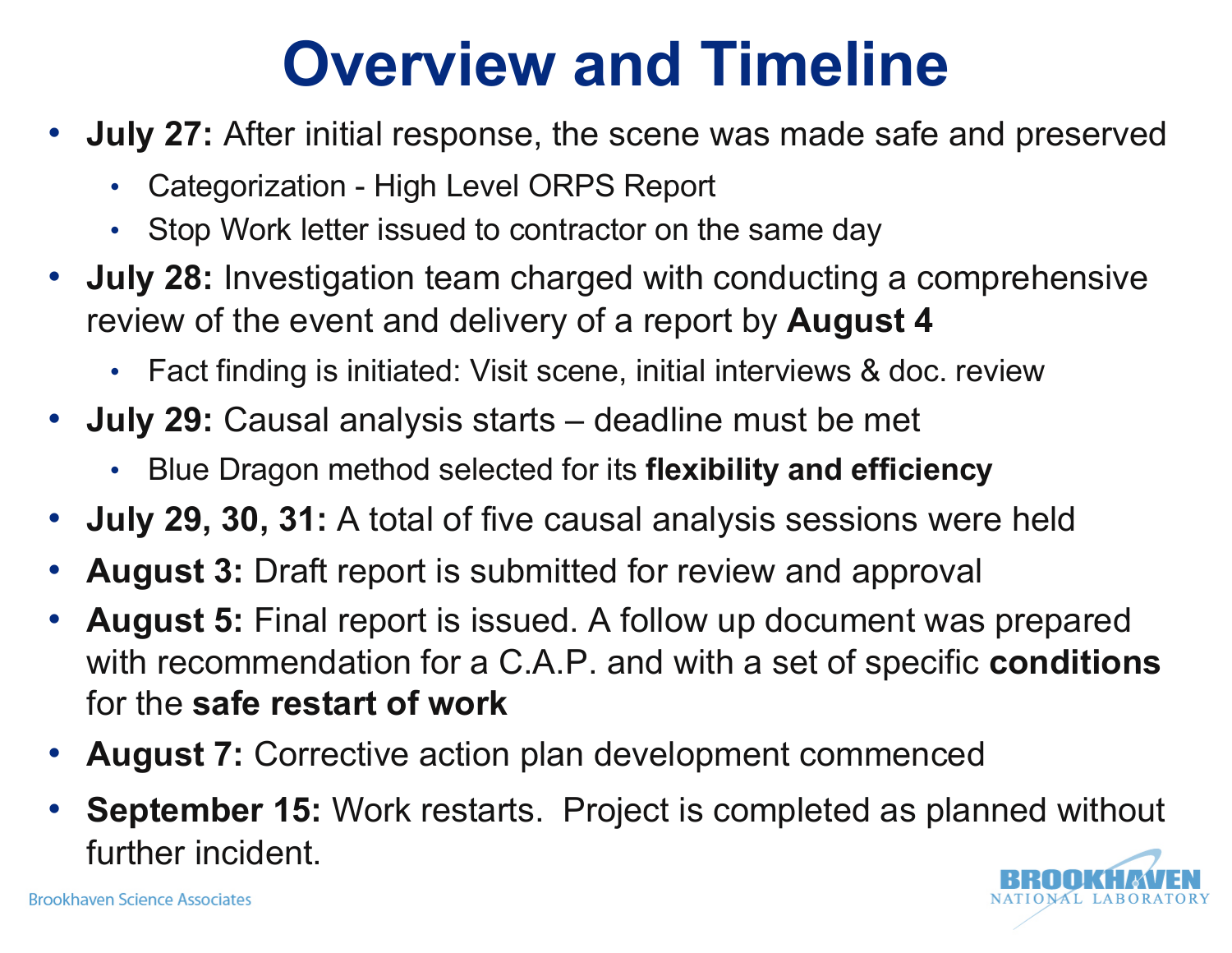#### **Causal Analysis**

#### • **Cross-functional investigation team consisted of:**

- Safety Engineering Manager (BlueDragon trained but new to causal analysis)
- Safety Engineer knowledgeable in fall protection and lifting safety
- Construction Project Manager
- Quality Assurance Specialist (BlueDragon trained and experienced causal analyst)
- Human Factors Scientist

#### • **Initial team meeting:**

- Establish timeline, identify and study barriers, develop LOIs
- Management requested update on LOIs for their review but did not interfere

#### • **Causal analysis sessions:**

- Management made it a high priority (high visibility event / work on project stopped)
- Subcontractors and Brookhaven personnel at all levels in the organization cooperated fully and enabled the team to complete the task under pressure
- Five sessions: workers, supervisors (subcontractor & BNL), SMEs, project managers.

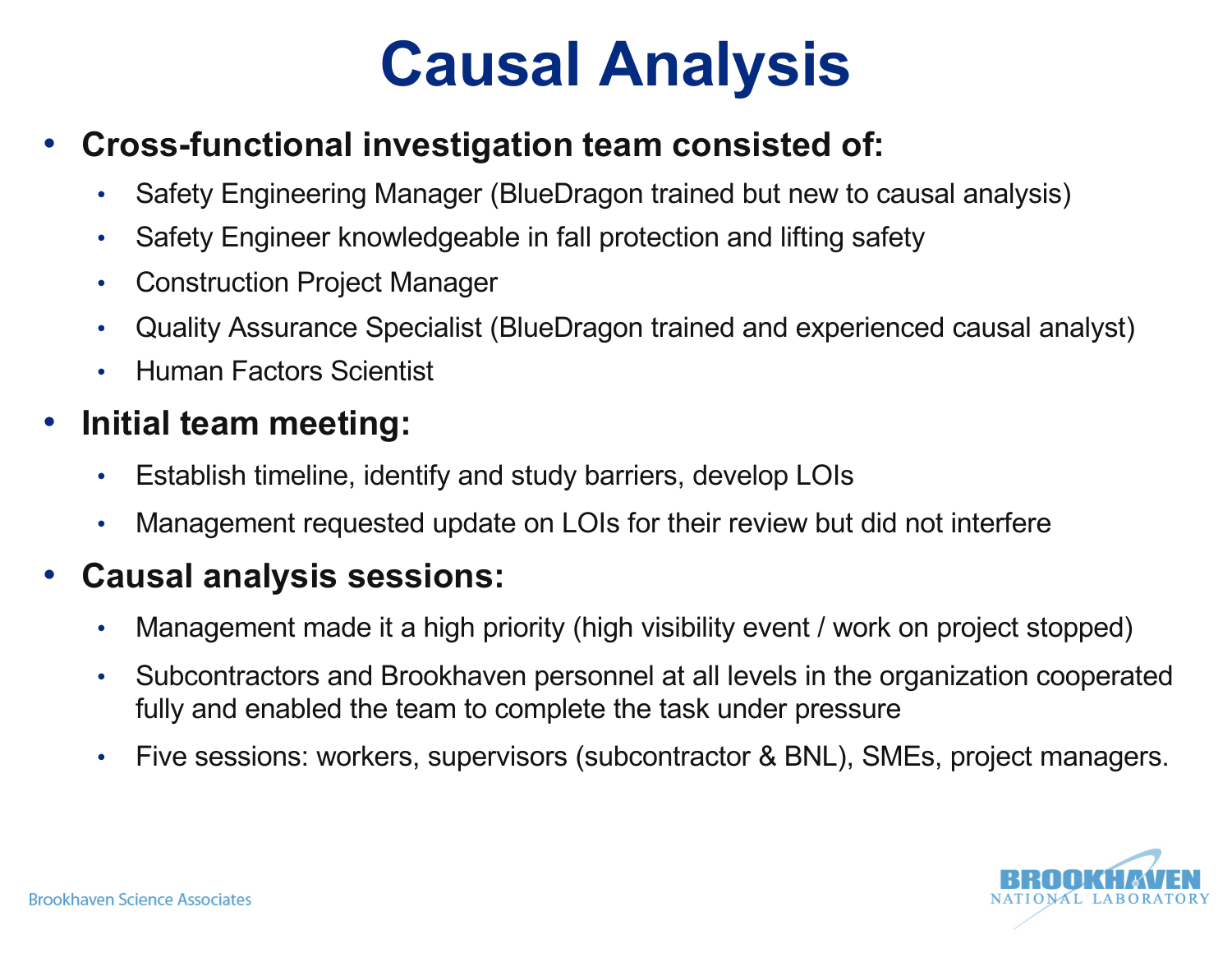### **Blue Dragon Chart**

#### Safety Harness Prevents Fall to Ground when Worker Steps onto Skylight on Roof of Bldg. 905



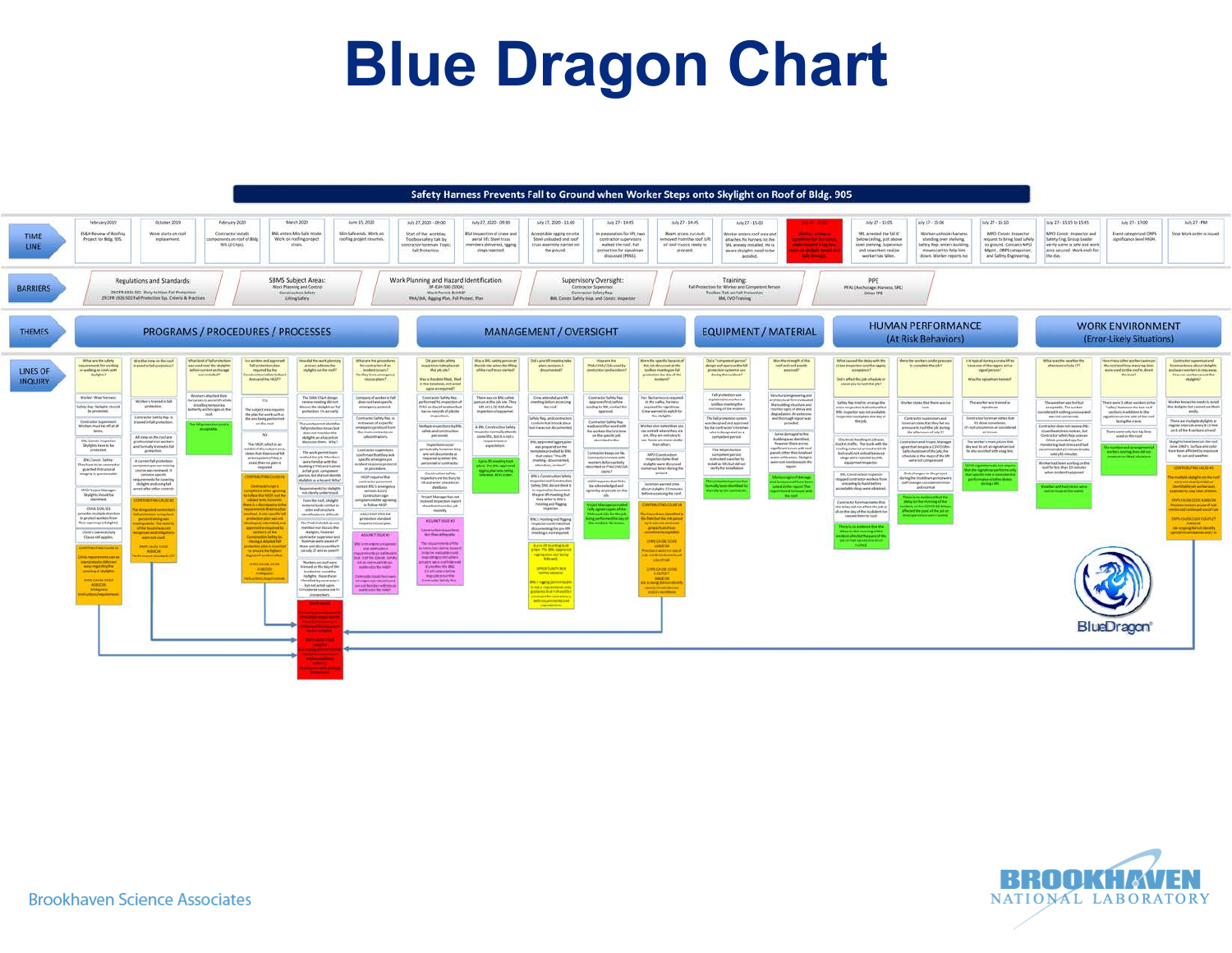## **Root and Contributing Causes**

- **Root Cause:** The **work planning** process at multiple stages **did not identify the hazard** or addressed the risk posed by the skylights on a working/walking surface
	- Work planning at BNL for construction activities includes different stages, from high level early reviews at the project management level, to work permit preparation, contractor interaction and flow down or requirements contractor safety inspections, etc.
	- The work planning at all levels failed to identify the skylights as a fall hazard, and when it was identified in the field, the risk posed by it was not properly assessed, which resulted in LTA mitigation.
- **Contributing Cause #1:** OSHA **requirements** can be **interpreted** in different ways regarding the covering of skylights
- **Contributing Cause #2:** The severity of the hazard was not recognized and mitigations, **other than PPE**, were not considered or implemented

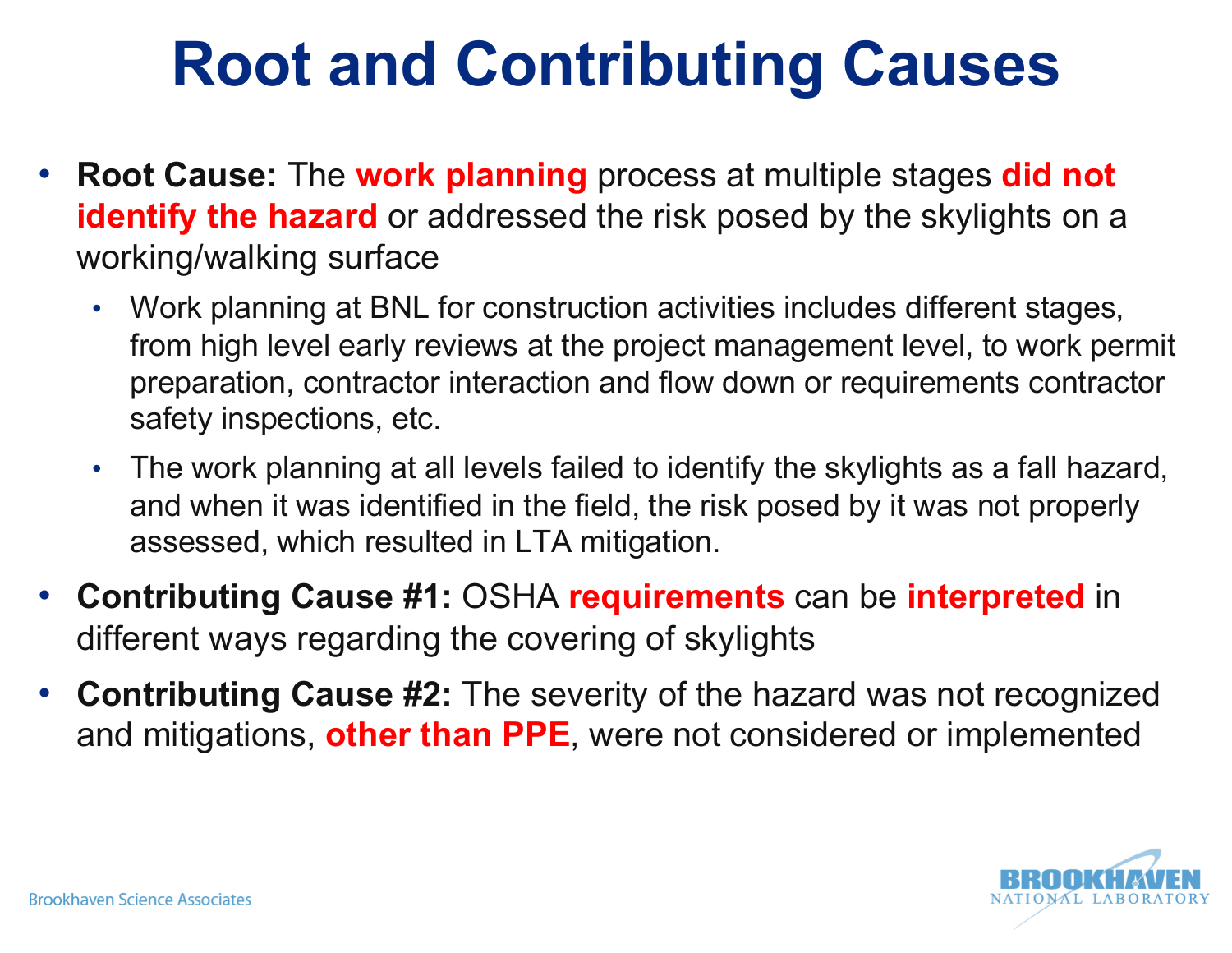## **Root and Contributing Causes**

- **Contributing Cause #3:** The **requirement** for a site-specific fall protection plan **differs** between the Construction Safety Subject Area and the Health and Safety Plan (HASP) signed on by the contractors
- **Contributing Cause #4:** The skylight hazard was identified in the field, but the **risk** posed by it was not assessed properly and **was considered acceptable**
- **Contributing Cause #5:** The multiple skylights on the roof were not clearly visible or identifiable yet worker was expected to stay clear
	- Although the ironworker was aware of the skylights, their reduced visibility and the need to avoid them, the risk was perceived as routine

# **Root and Contributing Causes**